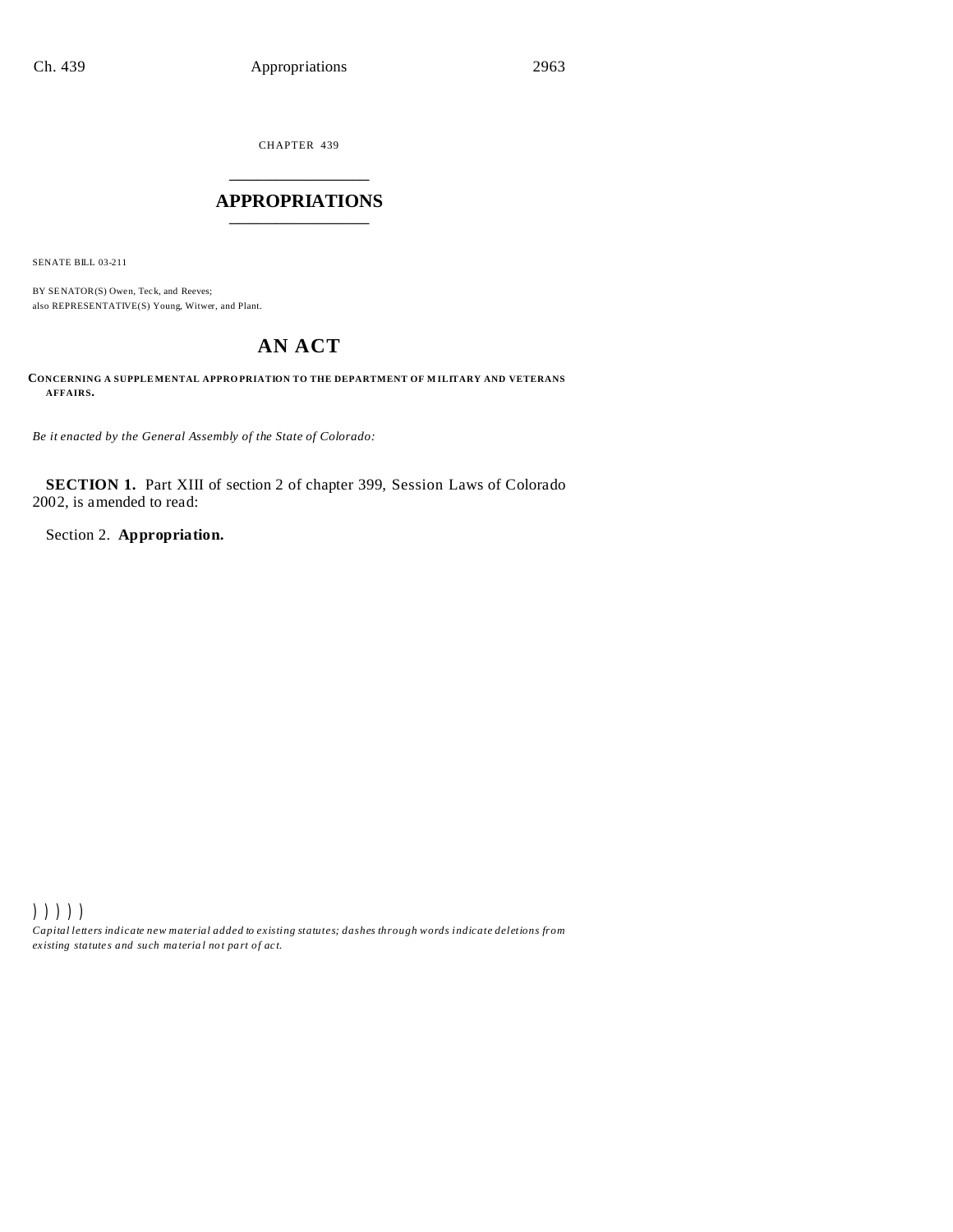| Ch. 439                                        |                           | Appropriations            |                                                     |                                                |                      |                                       |                                |  |
|------------------------------------------------|---------------------------|---------------------------|-----------------------------------------------------|------------------------------------------------|----------------------|---------------------------------------|--------------------------------|--|
|                                                |                           | <b>APPROPRIATION FROM</b> |                                                     |                                                |                      |                                       |                                |  |
|                                                | ITEM &<br><b>SUBTOTAL</b> | <b>TOTAL</b>              | <b>GENERAL</b><br><b>FUND</b>                       | <b>GENERAL</b><br><b>FUND</b><br><b>EXEMPT</b> | CASH<br><b>FUNDS</b> | CASH<br><b>FUNDS</b><br><b>EXEMPT</b> | <b>FEDERAL</b><br><b>FUNDS</b> |  |
|                                                | \$                        | \$                        | \$                                                  | \$                                             | \$                   | \$                                    | \$                             |  |
|                                                |                           |                           |                                                     | <b>PART XIII</b>                               |                      |                                       |                                |  |
|                                                |                           |                           | DEPARTMENT OF MILITARY AFFAIRS AND VETERANS AFFAIRS |                                                |                      |                                       |                                |  |
| (1) EXECUTIVE DIRECTOR AND ARMY NATIONAL GUARD |                           |                           |                                                     |                                                |                      |                                       |                                |  |
| Personal Services                              | 1,592,112                 |                           | 1,513,535                                           |                                                | $3,168^a$            |                                       | 75,409                         |  |
|                                                | 1,546,112                 |                           | 1,467,535                                           |                                                |                      |                                       |                                |  |
|                                                |                           |                           | $(26.7$ FTE)                                        |                                                | $(0.1$ FTE)          |                                       | $(0.8$ FTE)                    |  |
| Health, Life, and Dental                       | 144,023                   |                           | 63,676                                              |                                                |                      |                                       | 80,347                         |  |
|                                                | 150,147                   |                           | 76,799                                              |                                                |                      | 222 <sup>b</sup>                      | 73,126                         |  |
| Short-term Disability                          | 5,582                     |                           | 2,556                                               |                                                |                      |                                       | 3,026                          |  |
|                                                | 5,649                     |                           | 2,891                                               |                                                |                      |                                       | 2,758                          |  |
| Salary Survey and                              |                           |                           |                                                     |                                                |                      |                                       |                                |  |
| Senior Executive Service                       | 202,185                   |                           | 92,236                                              |                                                | 104 <sup>a</sup>     |                                       | 109,845                        |  |
|                                                | 203,305                   |                           | 93,356                                              |                                                |                      |                                       |                                |  |
| Performance-based Pay                          |                           |                           |                                                     |                                                |                      |                                       |                                |  |
| Awards                                         | 63,137                    |                           | 28,907                                              |                                                |                      |                                       | 34,230                         |  |

Shift Differential 11,233 11,233 Workers' Compensation 62,828 25,420 37,408 Operating Expenses 887,981 887,981 559,448 559,448

Asset Maintenance  $\frac{19,147}{14,224}$   $\frac{14,224}{14,224}$  4,923

802,458 453,925

Information Technology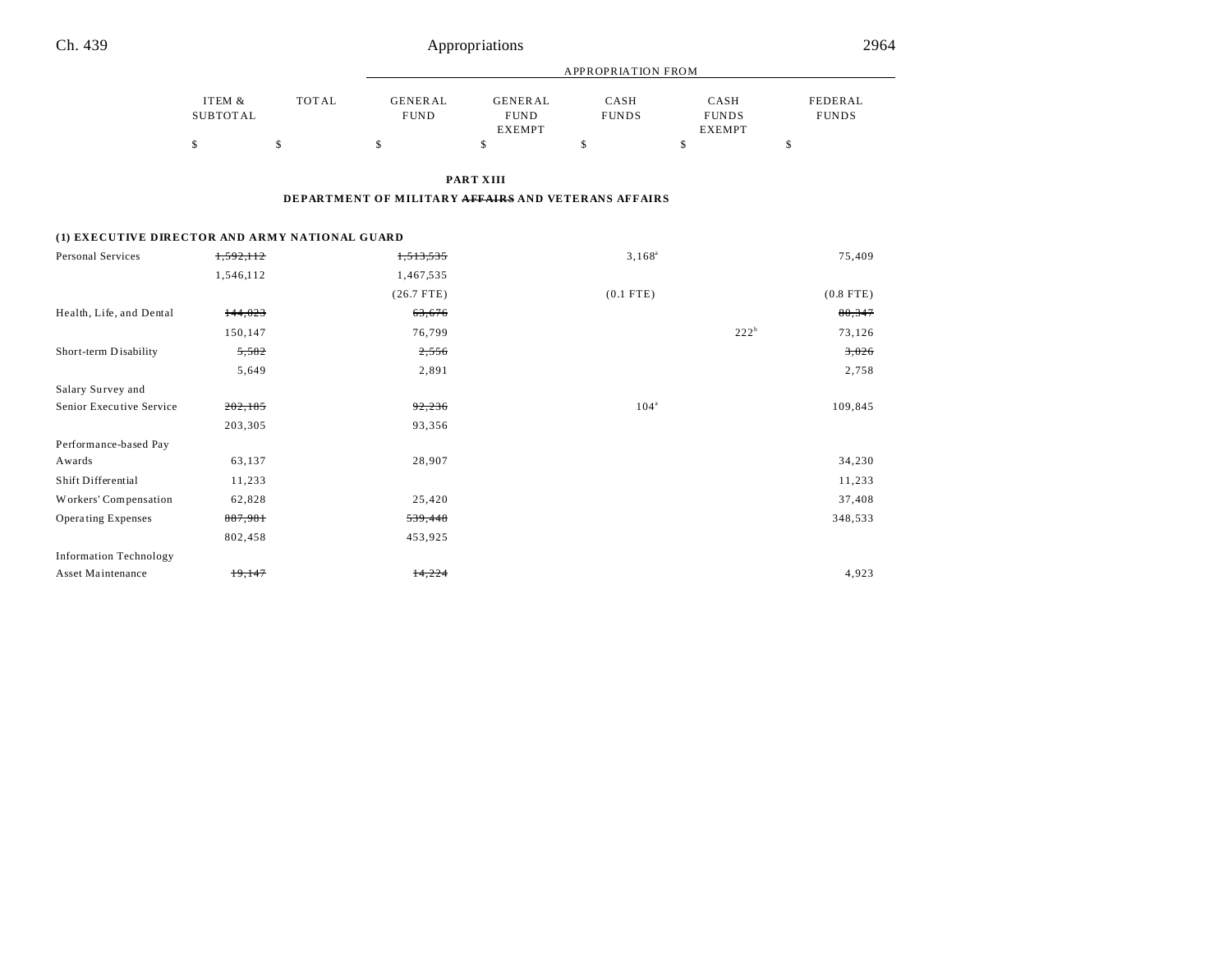|                                | 18,578    | 13,655      |            |             |
|--------------------------------|-----------|-------------|------------|-------------|
| Legal Services for 110         |           |             |            |             |
| hours                          | 6,578     | 6,578       |            |             |
| Purchase of Services           |           |             |            |             |
| from Computer Center           | 5,124     | 5,124       |            |             |
|                                | 6,522     | 6,522       |            |             |
| Payment to Risk                |           |             |            |             |
| Management and                 |           |             |            |             |
| Property Funds                 | 111,662   | 111,662     |            |             |
| Vehicle Lease Payments         | 53,455    | 47,305      |            | 6,150       |
|                                | 28,408    | 25,140      |            | 3,268       |
| Capitol Complex Leased         |           |             |            |             |
| Space                          | 61,542    | 48,334      |            | 13,208      |
| Utilities                      | 653,601   | 512,421     |            | 141,180     |
|                                | 576,460   | 435,280     |            |             |
| Local Armory Incentive         |           |             |            |             |
| Plan                           | 21,841    |             | $21,841^a$ |             |
| Colorado National              |           |             |            |             |
| <b>Guard Tuition Fund</b>      | 386,000   | 386,000     |            |             |
|                                | 255,000   | 255,000     |            |             |
| Army National Guard            |           |             |            |             |
| Cooperative Agreement          | 1,259,289 |             |            | 1,259,289   |
|                                |           |             |            | $(9.5$ FTE) |
| <b>Administrative Services</b> | 261,303   | 147,850     |            | 113,453     |
|                                | 237,303   | 123,850     |            |             |
|                                |           | $(3.3$ FTE) |            | $(1.8$ FTE) |
|                                |           | 5,808,623   |            |             |

Ch. 439 Appropriations 2965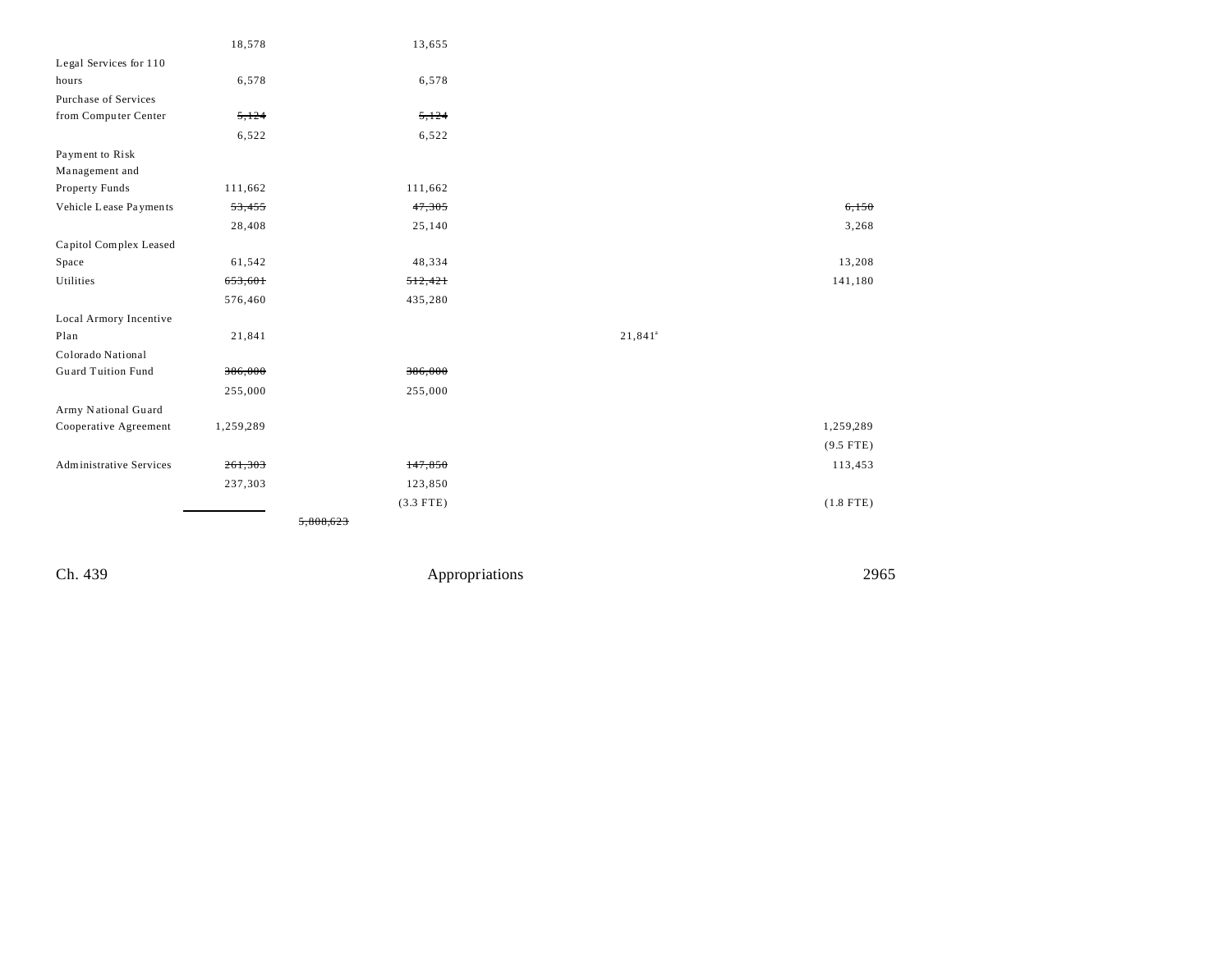|                    |              | APPROPRIATION FROM     |                                         |                      |                                       |                         |
|--------------------|--------------|------------------------|-----------------------------------------|----------------------|---------------------------------------|-------------------------|
| ITEM &<br>SUBTOTAL | <b>TOTAL</b> | GENERAL<br><b>FUND</b> | GENERAL<br><b>FUND</b><br><b>EXEMPT</b> | CASH<br><b>FUNDS</b> | CASH<br><b>FUNDS</b><br><b>EXEMPT</b> | FEDERAL<br><b>FUNDS</b> |
| S                  |              | S                      |                                         |                      | J                                     | Φ                       |
|                    |              |                        |                                         |                      |                                       |                         |

5,428,052

<sup>a</sup> These amounts shall be from fees, including armory rental fees.

 $^{\rm b}$  THIS AMOUNT SHALL BE FROM THE WESTERN SLOPE VETERANS CEMETERY FUND PURSUANT TO SECTION 28-5-708, C.R.S.

#### **(2) AIR NATIONAL GUARD**

Operations and

| Maintenance Agreement |           |             |              |
|-----------------------|-----------|-------------|--------------|
| for Buckley/Greeley   | 3,029,225 | 457,787(M)  | 2,571,438    |
|                       | 3,005,914 | 434,476(M)  |              |
|                       |           | $(5.4$ FTE) | $(35.7$ FTE) |
| Security for Space    |           |             |              |
| Command Facility at   |           |             |              |
| Greeley               | 396,051   |             | 396,051      |
|                       |           |             | $(5.0$ FTE)  |
|                       |           | 3,425,276   |              |
|                       |           | 3,401,965   |              |
|                       |           |             |              |

### **(3) FEDERAL FUNDED**

#### **PR OGR AM S<sup>173</sup>**

Personal Services 66,375,685

(1055.0 FTE)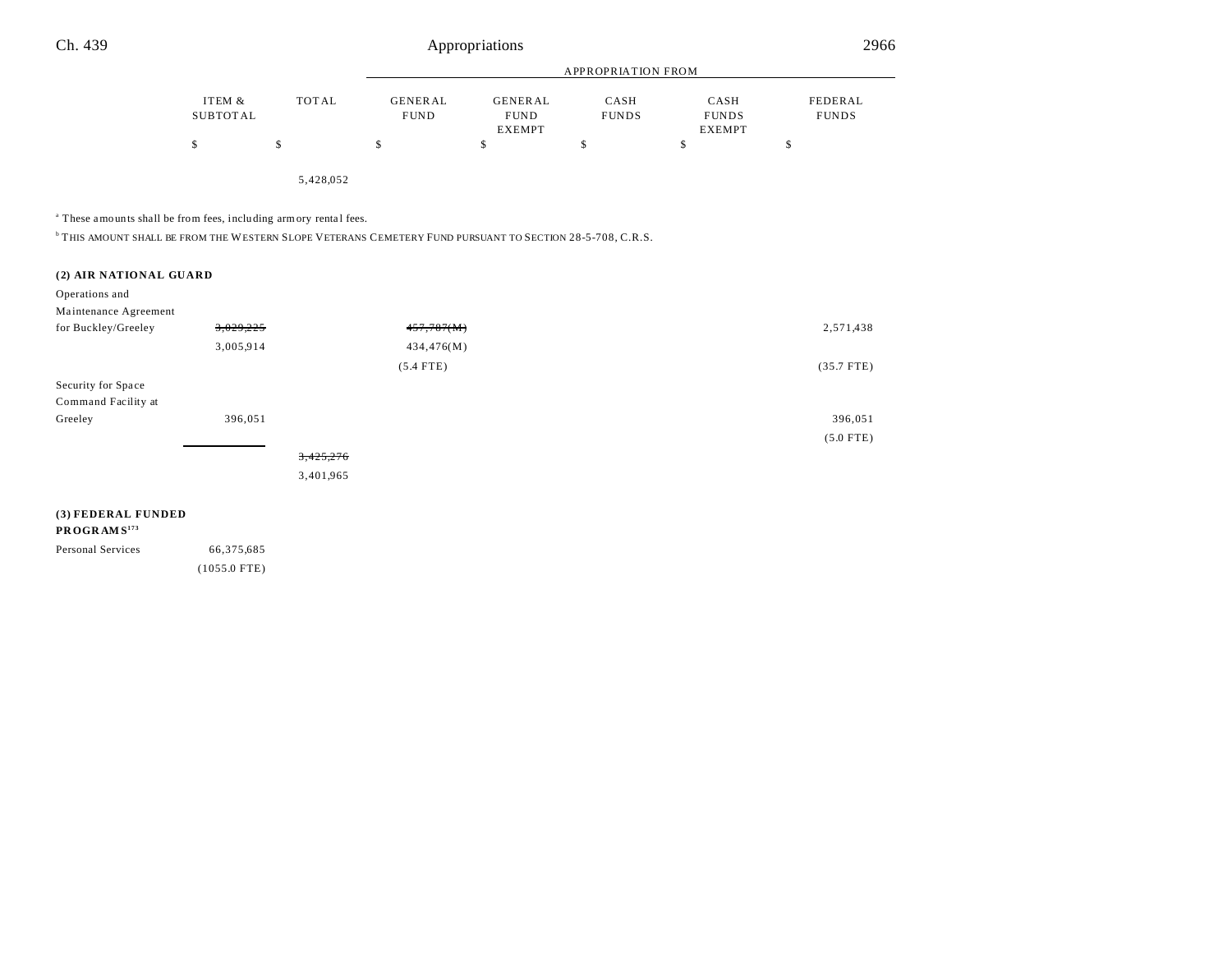| Operating and                           |             |               |             |          |       |                        |
|-----------------------------------------|-------------|---------------|-------------|----------|-------|------------------------|
| Maintenance                             | 29,122,586  |               |             |          |       |                        |
| Construction                            | 21,100,000  |               |             |          |       |                        |
| Special Programs                        | 128,933     |               |             |          |       |                        |
|                                         |             | 116,727,204   |             |          |       | 116,727,204            |
|                                         |             |               |             |          |       |                        |
| $(4)$ CIVIL AIR                         |             |               |             |          |       |                        |
| <b>PATROL</b>                           |             |               |             |          |       |                        |
| Personal Services                       | 112,923     |               |             |          |       |                        |
|                                         | $(2.0$ FTE) |               |             |          |       |                        |
| Operating Expenses                      | 22,260      |               |             |          |       |                        |
| Repeater Upgrade                        | 24,000      |               |             |          |       |                        |
| Aircraft Maintenance                    | 35,400      |               |             |          |       |                        |
|                                         | 34,900      |               |             |          |       |                        |
|                                         |             | 194,583       | 194,583     |          |       |                        |
|                                         |             | 170,083       | 170,083     |          |       |                        |
|                                         |             |               |             |          |       |                        |
| <b>TOTALS PART XIII</b>                 |             |               |             |          |       |                        |
| (MILITARY AFFAIRS) <sup>5,6</sup> AND   |             |               |             |          |       |                        |
| <b>VETERANS AFFAIRS)</b> <sup>5,6</sup> |             | \$126,155,686 | \$4,197,646 | \$25,113 |       | \$121,932,927          |
|                                         |             | \$125,727,304 | \$3,779,413 |          | \$222 | $$121,922,556^{\circ}$ |

a These federal dollars are pursuant to agreements with the federal government regarding the operation of Army National Guard and Air National Guard facilities as well as operations of the Colorado National Guard pursuant to federal directives.

**FOOTNOTES** -- The following statements are referenced to the numbered footnotes throughout section 2.

Ch. 439 Appropriations 2967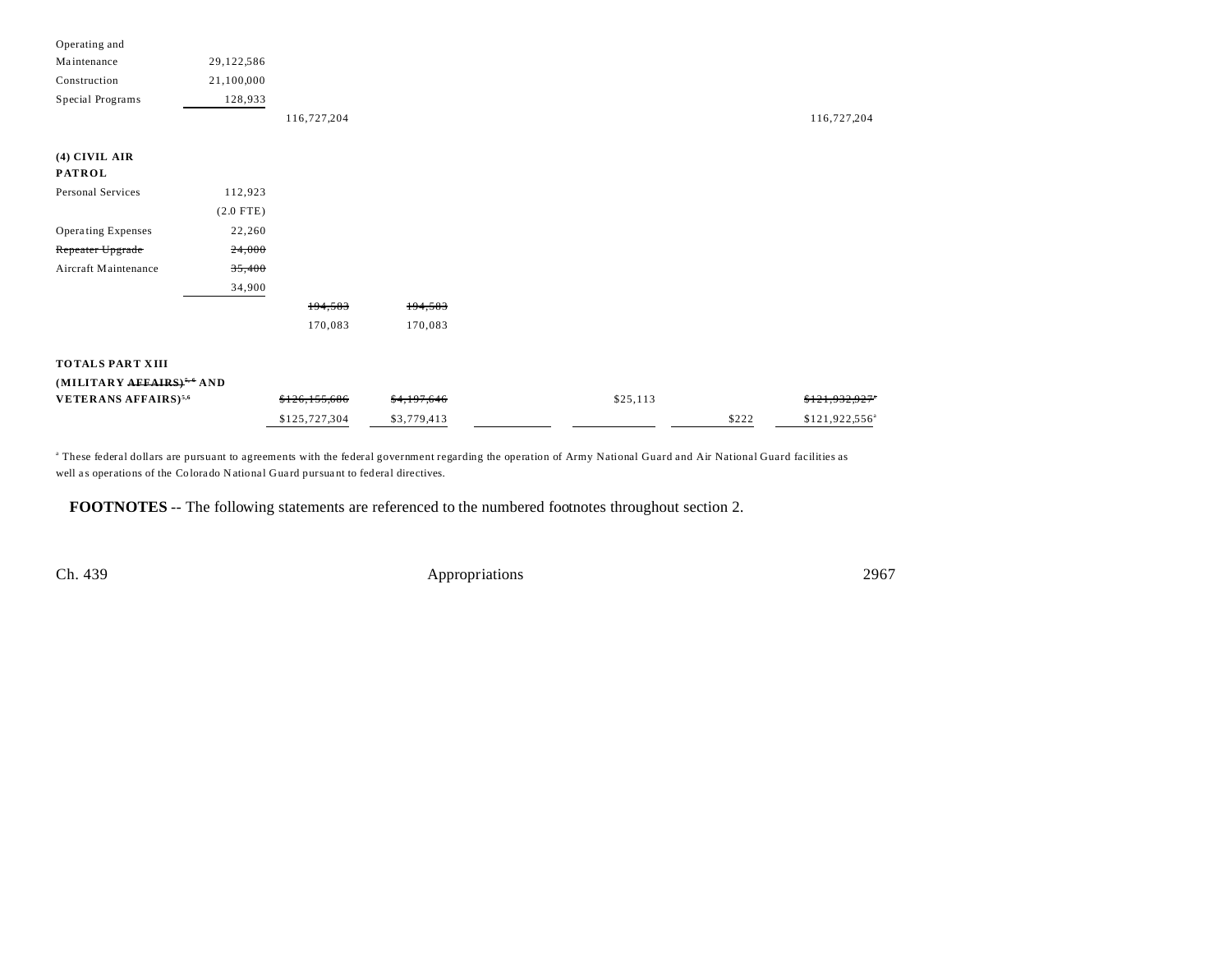Ch. 439 **Appropriations** 2968

#### 5 (Governor lined through this provision. See L. 2002, p. 3034.)

- 6 All Departments, Totals -- The General Assembly requests that copies of all reports requested in other footnotes contained in this act be delivered to the Joint Budget Committee and the majority and minority leadership in each house of the General Assembly. Each principal department of the state shall produce its rules in an electronic format that is suitable for public access through electronic means. Such rules in such format shall be submitted to the Office of Legislative Legal Services for publishing on the Internet. It is the intent of the General Assembly that this be done within existing resources.
- 173 Department of Military Affairs, AND VETERANS AFFAIRS, Federal Funded Programs -- These federal funds are shown for informational purposes. These funds are not to be included in the spending authority for the Department because these funds do not flow through the accounting system of the state. These programs, funding, and FTE are included to demonstrate the full scope of activities of the Department of Military Affairs.

**SECTION 2.** Section 31 of chapter 121, Session Laws of Colorado 2002, is amended to read:

Section 31. **Transfer of appropriation.** From the appropriation made in the annual general appropriation act for the fiscal year beginning July 1, 2002, to the department of human services, for the division of veterans affairs and the Colorado board of veterans affairs the sum of two million one hundred thirty-four thousand twenty-three dollars (\$2,134,023) TWO MILLION ONE HUNDRED FIFTY-EIGHT THOUSAND FOUR HUNDRED THIRTY-EIGHT DOLLARS (\$2,158,438) and 12.0 FTE is hereby transferred to the department of military and veterans affairs for the implementation of this act. Of said sum, six hundred seventy-seven thousand nine hundred eighty-six dollars (\$677,986) SIX HUNDRED TWO THOUSAND FOUR HUNDRED SIXTY-SEVEN DOLLARS (\$602,467) shall be from the general fund, one million three hundred seventeen thousand three hundred one dollars (\$1,317,301) ONE MILLION FIVE HUNDRED FIFTY-TWO THOUSAND ONE HUNDRED TWENTY-SEVEN DOLLARS  $(\$1,552,127)$  shall be from cash funds exempt, and one hundred thirty-eight thousand seven hundred thirty-six dollars (\$138,736) THREE THOUSAND EIGHT HUNDRED FORTY-FOUR (\$3,844) shall be from federal funds.